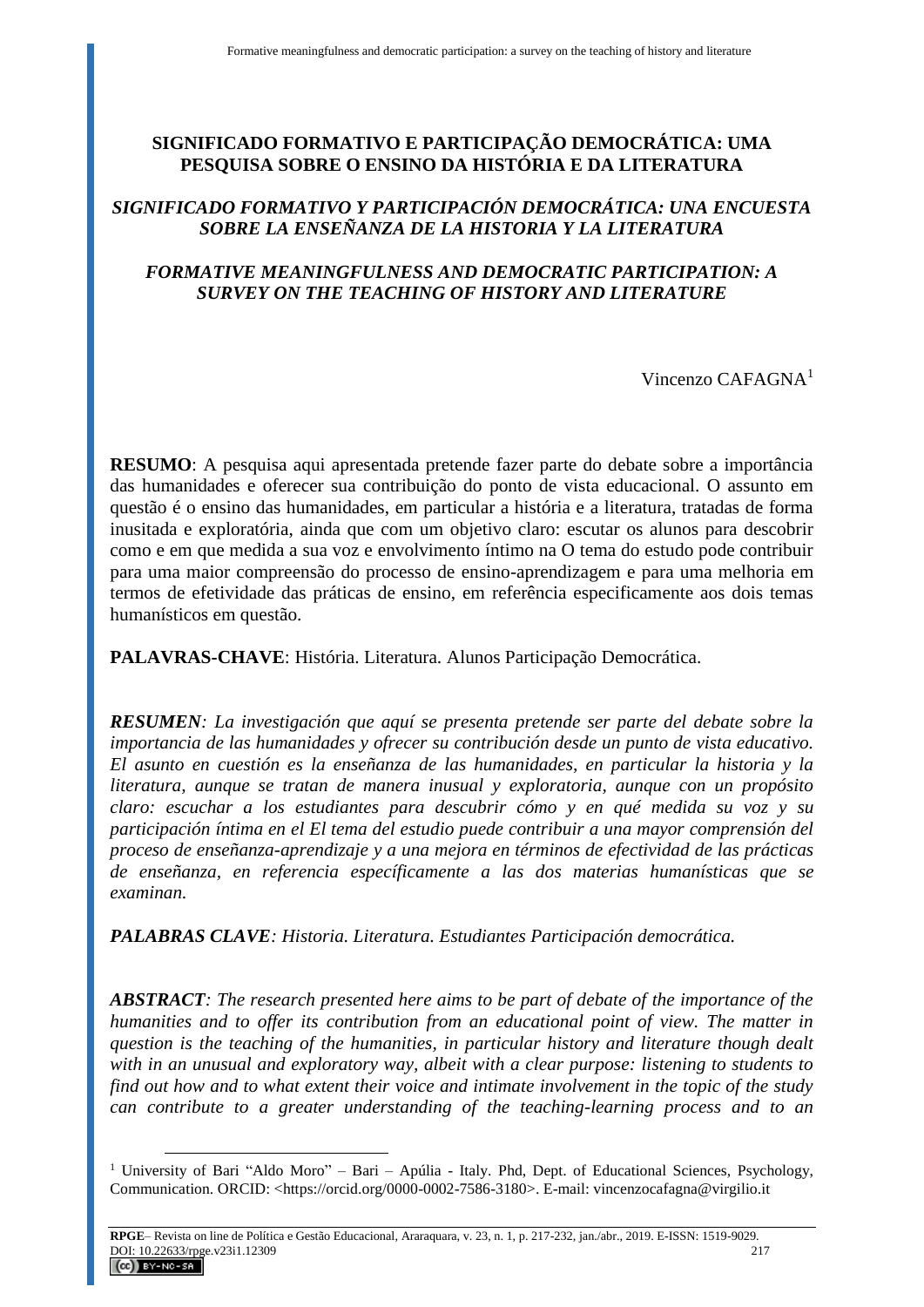*improvement in terms of effectiveness of teaching practices, in reference specifically to the two humanistic subjects under scrutiny.*

*KEYWORDS: History. Literature. Students. Democratic Participation.*

Spring of 2010 marked the publication of Martha Nussbaum's successful book, *Not for Profit. Why Democracy Needs the Humanities*, in which the American scholar accused *apertis verbis* the escalation of a 'silent' crisis of unprecedented proportions and global scope: "the world crisis in education" (Nussbaum, 2010, p.21). In her view, in almost every part of the world, humanistic and artistic studies have been undergoing a powerful and progressive downsizing, in primary, secondary and university education, to the benefit of forms of knowledge, politically encouraged and financed, which show an immediate impact on profit and economic growth. All this has determined not only an evident cultural decline of contemporary society as a whole, but also a lack of democracy, since the withdrawal of humanistic knowledge has brought with it a reduction in the ability for critical thought as well as independent judgment, freedom of thought and the power of imagination, and therefore the very ability to embrace the world and its multiple challenges with an open and inclusive gaze.

Nussbaum's book restored vigor to a debate that was certainly not new – that of the importance of the humanities, their virtues and potential to educate, not only on a personal level, but also on a social and political one, and it became a reference point for those all over the world who felt this to be a decisive battle for the future (Nussbaum, 2010, p 157). Its rapid international success led to books, speeches, discussions and even appeals from all over the world that, using the American philosopher's reasoning, have contributed in recent years to a debate that deals with a clearly sensitive topic, potentially full of consequences.

The research presented here aims to be part of this debate and to offer its contribution from an educational point of view. The matter in question is the teaching of the humanities, in particular history and literature though dealt with in an unusual and exploratory way, albeit with a clear purpose: listening to students to find out how and to what extent their voice and intimate involvement in the topic of the study can contribute to a greater understanding of the teaching-learning process and to an improvement in terms of effectiveness of teaching practices, in reference specifically to the two humanistic subjects under scrutiny.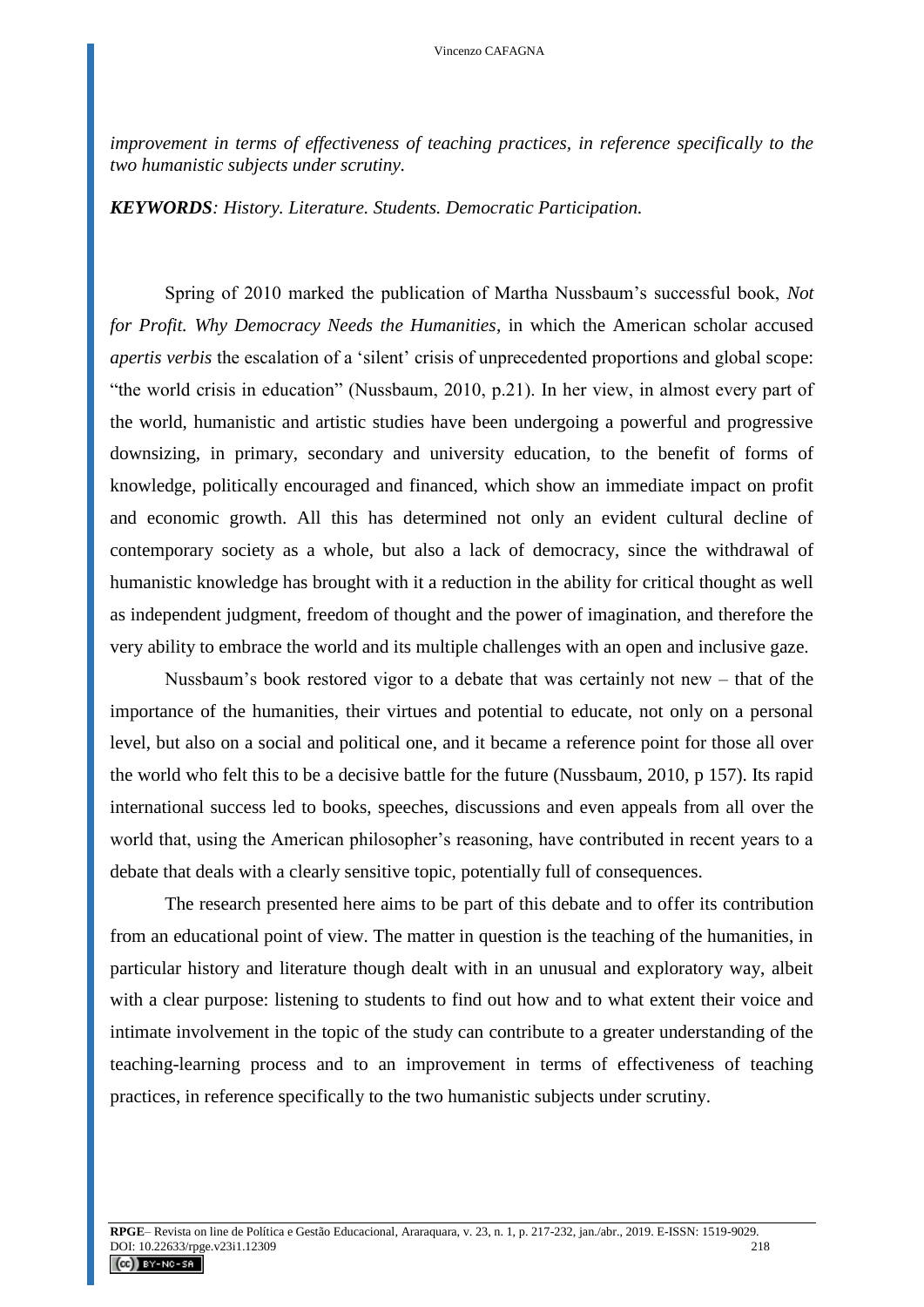### **The theory**

The study's theory is based on the most recent developments in educational research, which – as we know – in around the Eighties underwent a radical change of objective: no longer proposing models *for* teaching so much as models *of* teaching; in other words, the idea was no longer "to offer standard models that tell the teacher how to teach, but to develop others that are effective at throwing light on the ways in which teaching is carried out" (LANEVE, 2017, p. 344).

The traditional model *for* teaching, with a decidedly rule-driven, prescriptive character, becomes progressively flanked by a model *of* teaching, of an observational, descriptive, analytical and interpretive nature, based on an epistemic review of the concept of pathy (DEWEY, 1929; , 1983; POLANYI, 1966): a model of 'practice' - as has been observed (DAMIANO, 1998) - that considers practice no longer secondary or subordinate to theory, but as a privileged viewpoint from which to better understand the articulation of teaching-learning processes. From this perspective, only a more seriously observational, deconstructive and interpretative educational approach to the practical contexts of teaching – according to numerous scholars on the basis of serious in-depth study (ALTET, 2003, 2006; BLANCHARD-LAVILLE, FABLET, 2000; BRU, 2002 ; DAY, LANEVE, 2011; LANEVE, 2005, 2010) – seems nowadays able to lead to a better and more thorough understanding of teaching-learning.

An analytical-descriptive approach to teaching requires scientific consideration of all its parts: in particular, the *student*, considered as one who plays an active, relevant role in its realization and results, today deserves more thorough and rigorous attention, since they are not only a valuable resource that aids understanding of teaching as an activity (GEMMA, 2011, 2012, 2013), but perhaps - as the increasingly numerous exponents of the *student voice* perspective support - even as a potential tool for transforming school (COOK-SATHER, 2002; FIELDING, 2001, 2012; SMYTH, 2006; GRION; COOK-SATHER, 2013; GEMMA; GRION, 2015).

Further input, besides what derives from the recent research conducted from the *student voice* viewpoint, has arisen from a number of continental works dating back to the 1990s (PERRENOUD, 1994; COULON, 1997) that starting from the student and focusing the attention on the *meaning* of school work, has helped to further refine the theoretical background of the study.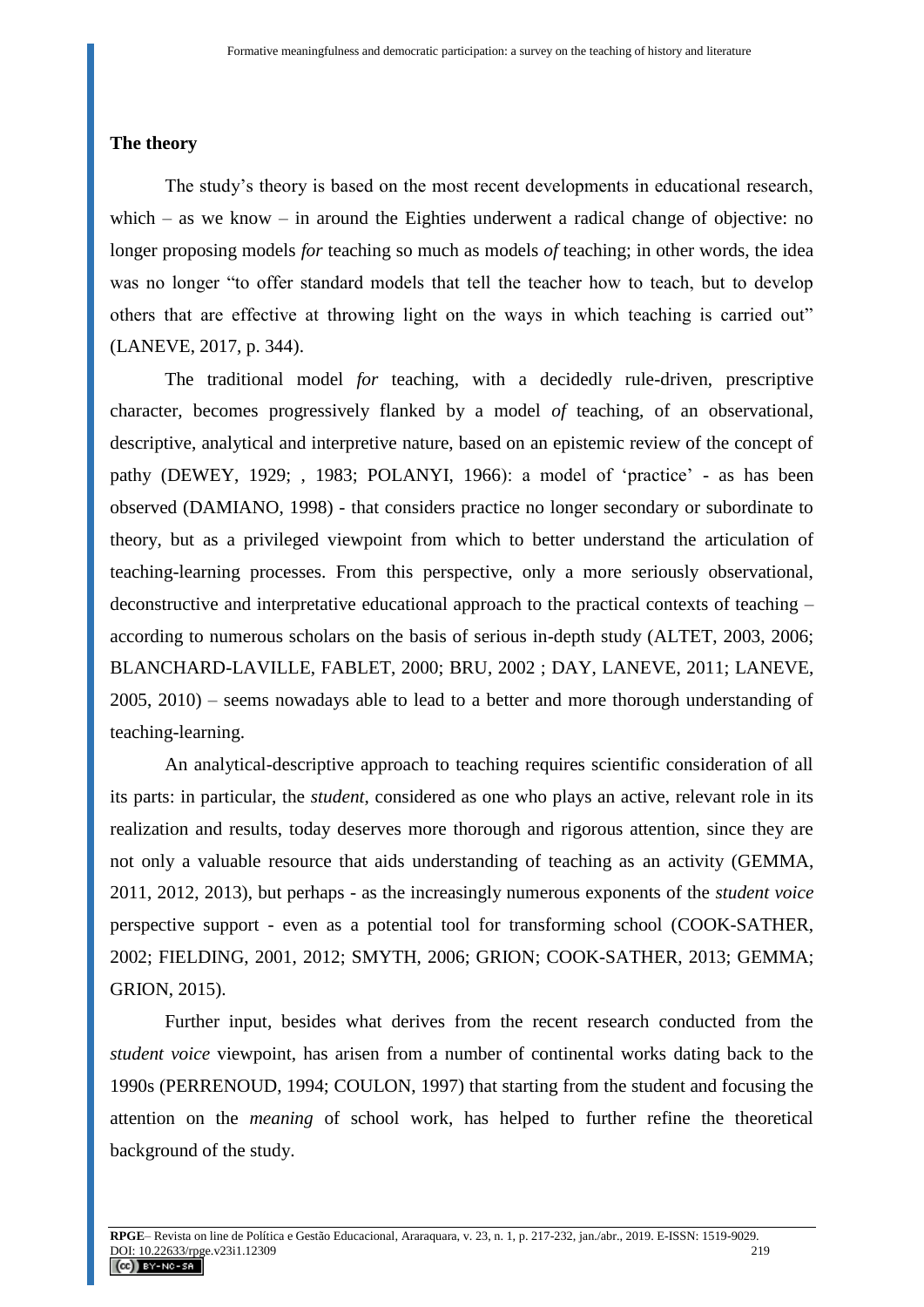#### **Method**

In view of the aim and the explorative nature we decided to give our study, we adopted the Grounded Theory method (GT) (GLASER; STRAUSS, 1967; GLASER, 1978, 1992, 1998; STRAUSS; CORBIN, 1990; CHARMAZ; 2000, 2006; TAROZZI, 2008).

We translated the area of focus - the teaching of humanistic knowledge as seen through the students' gaze and voice - into the following research question: *which factors and processes in the teacher-student relationship influence the development of a representation of history and literature?*

As is usual with the GT method, we adopted the *semi-structured interview* approach, taking into account not only the specificity of the research but also the particular characteristics this tool acquires within a GT (GUBRIUM; HOLSTEIN, 2001; KVALE, 1996): less therefore a tool for collecting facts and more a device able to generate interpretations of personal experiences aimed at explaining how participants give meaning to their own experiences.

Overall, the survey involved 45 students, mostly female (35), aged between 19 and 25. However, 55 interviews were carried out, since some interviewees were interviewed twice, in order obtain more thorough results. There were three data collections and two versions of the interview.

Participants included students enrolled in the Bachelor of Science in Primary Education, Department of Education Sciences, Psychology and Communication at the Aldo Moro University of Bari, and the Master's Degree Course in Pedagogy and Continuing Education, organized by the Faculty of Education Sciences at the Suor Orsola Benincasa University of Naples. A common feature among all the participants was the expressly declared intention to become a teacher on completion of their degree. Aspects that differentiated participants were age, gender and, albeit in reduced form, geographical belonging. All participants were attending universities in Southern Italy.

# **Results** *First and second data collection*

The first version of the interview was used in two successive phases: initially - first data collection - it was administered to 20 female students attending the Master's Degree Course in Primary Education at the Aldo Moro University of Bari; subsequently- second data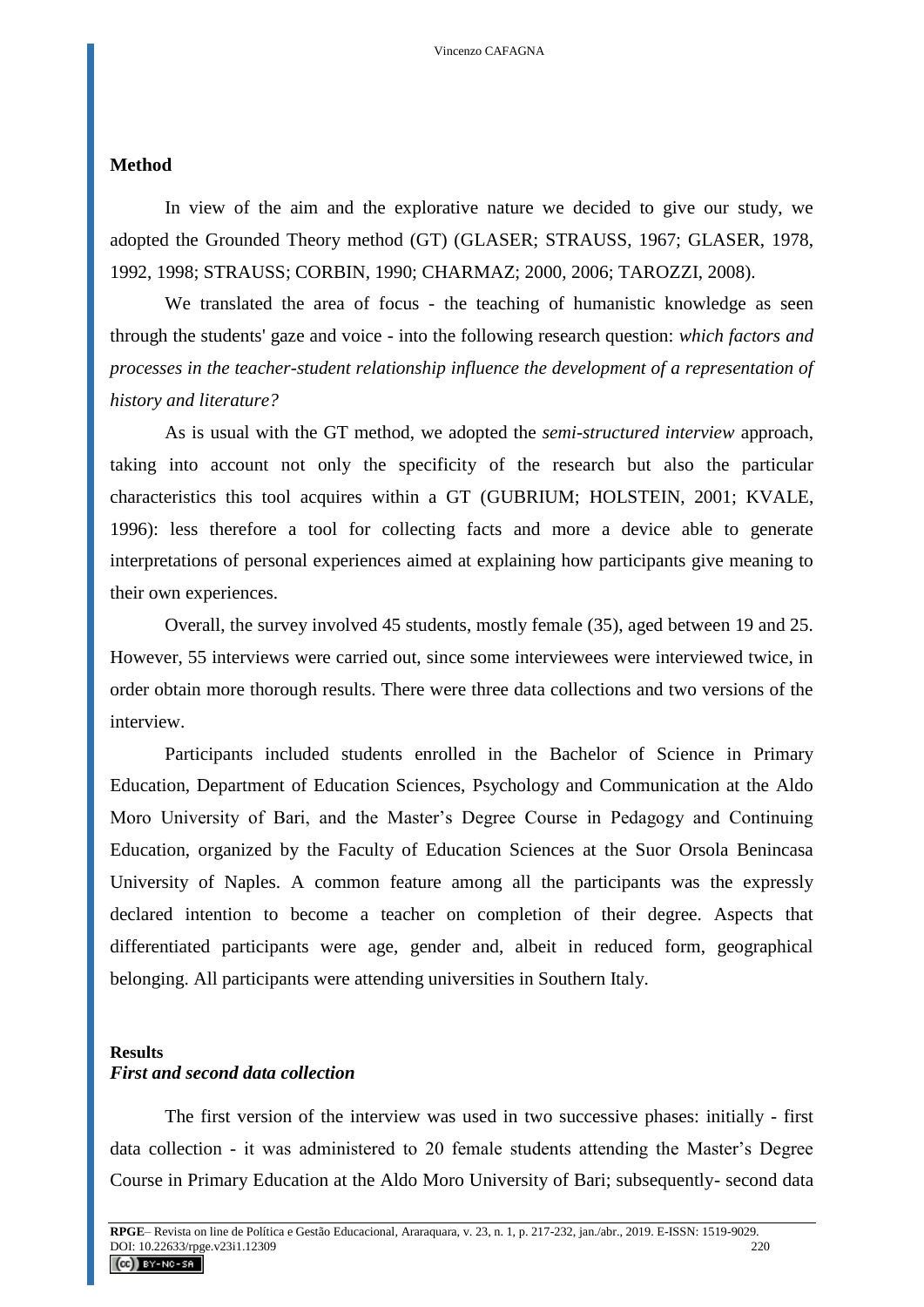collection -, its aim was to verify whether the results that emerged from the first collection underwent substantial changes following a first diversification of the characteristics of the participants and the contexts. This involved 15 students, of which 9 females and 6 males, aged between 22 and 25, all attending the Master's Degree in Pedagogy and continuing education at the Suor Orsola Benincasa University of Naples<sup>2</sup>.

Below is the first version of the interview, in which we naturally preferred to include open questions, able to solicit sufficiently broad answers.

| First version of the interview                                                                   |
|--------------------------------------------------------------------------------------------------|
| 1. What do the terms "history" and "literature" mean to you?                                     |
| 2. What is your relationship with history and literature?                                        |
| 3. What do you think about school's approach to these two disciplines?                           |
| 4. In your view, does your degree course teach history and literature satisfactorily?            |
| 5. In your view, could school and university teach history and literature more effectively? How? |
|                                                                                                  |

*The First question* highlighted two different ways of understanding the meaning of the two terms: the first 'scholastic', almost bureaucratic, from which students generally tended to distance themselves; the second 'personal', which they welcomed and felt to be more positive. Two directions emerged: on one hand, an invitation to investigate further the characteristics of teaching history and literature at school to clarify the reasons for this - albeit partial and barely mentioned - distancing from the image of history and literature transmitted by the way these subjects are taught at school; on the other, an invitation to investigate better the relationship that the need for personalization of the two terms might possibly have with school and university teaching (Figures 1a and 1b).

 $\overline{a}$ 

<sup>&</sup>lt;sup>2</sup> This second data collection did not reveal any significant variations with respect to the results of the first. It ended up therefore by substantially confirming the results, although consolidating them in terms of quantity. The study, still in progress, intends however to continue in the direction of a more marked differentiation both of the characteristics of the participants and the contexts: for example interviewing, after the future teachers, students who have opted for strictly humanistic degree courses and/or strictly scientific ones, or by involving universities in Central and Northern Italy, perhaps even going on to internationalize the research by involving foreign universities as well.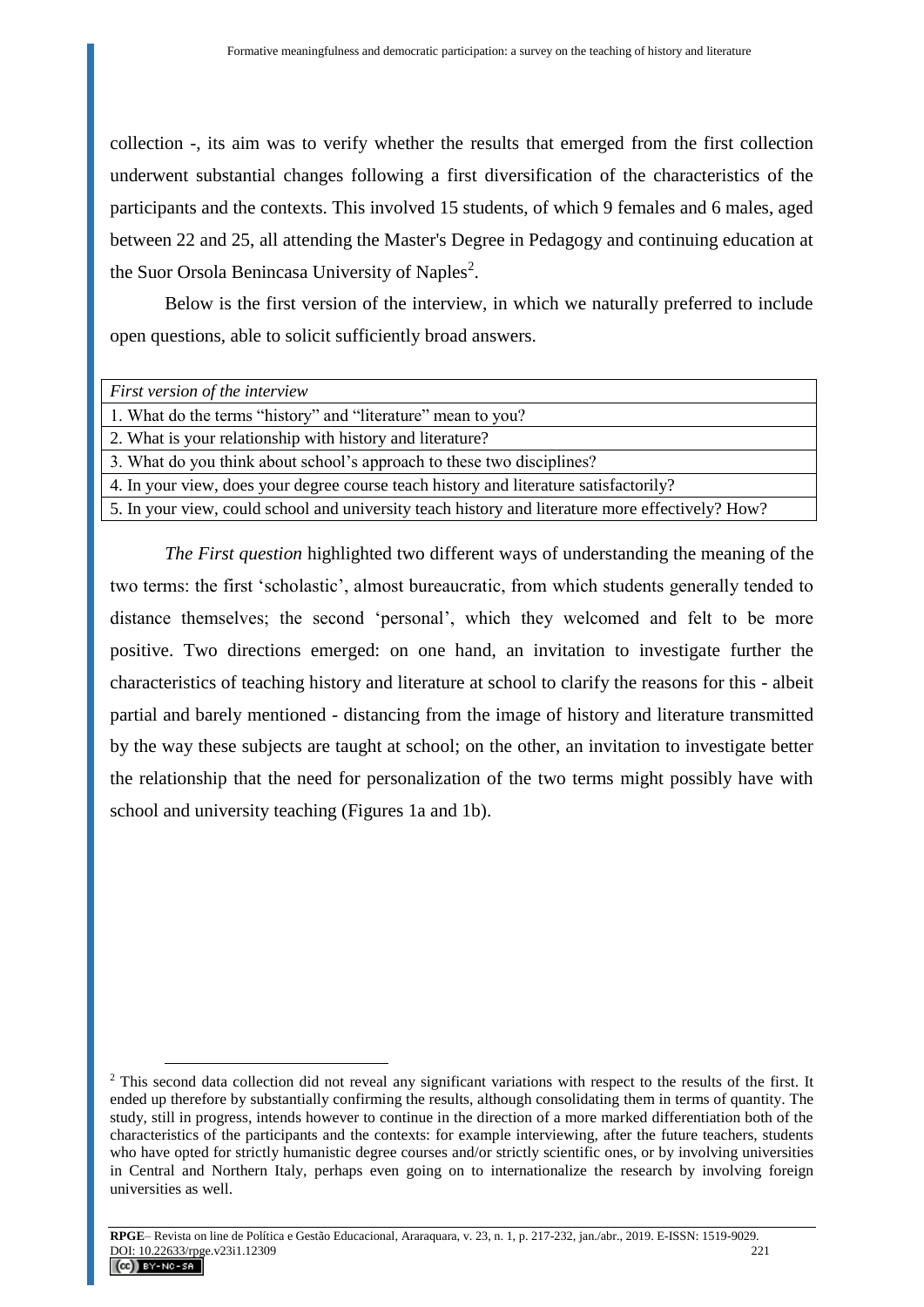#### Figure 1a - Meaning of the term "history"







The *Second question* was directly connected to the second direction of research that emerged from the codification of the answers to the first question. Indeed, it was in a sense, preliminary to it and was intended to clarify the personal meaning the participants attributed to the two subjects. The categories that emerged from the coding process were as follows: *Freedom/Spontaneity, Emotional tone, Relevance to one's own life, Curiosity, Passion, Participation, Predisposition to reflection, reasoning, problematization, Surge of vitality, Critical and aware democratic participation*. These categories, with their relative features, guide and connote experiences of spontaneous studying of a topic of history or the reading of a novel or book of poetry. Tying up with one another profitably and designing a network of relationships that are extremely positive and intense, they represent the factors involved in developing a personal representation of history and literature (Figure 2).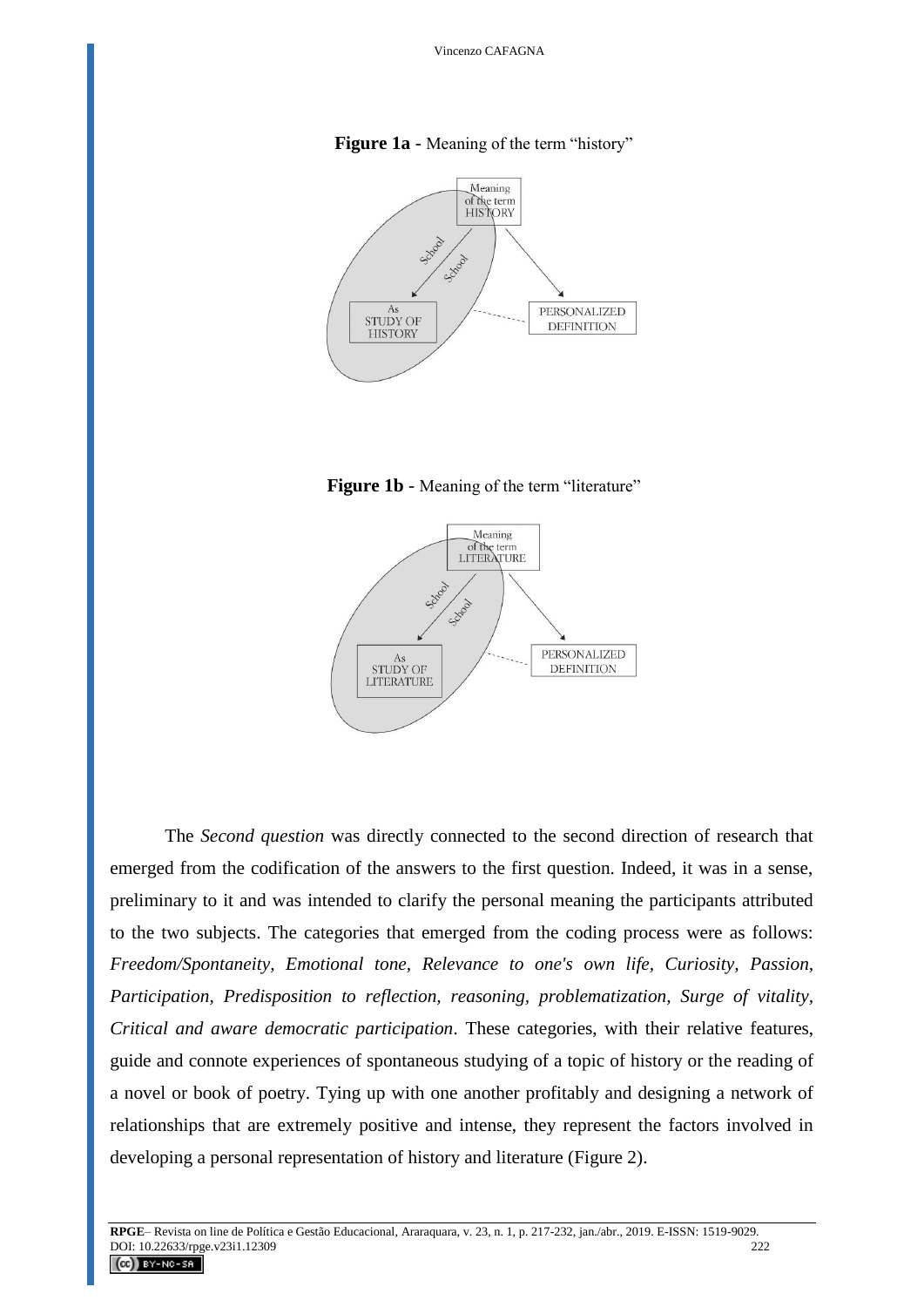

**Figure 2** - Factors involved in developing a personal representation of history and literature

The *Third and Fourth questions* addressed the first of the two points that emerged from the codification of the answers to the first question, that is the prompt to look more deeply into the way history and literature are taught at school in order to try to understand the moderate but existing disaffection of the interviewees. The students' answers made a conscious distinction between the general approach of schools and universities to the knowledge of the two subjects and the way they are taught. With respect to the first point, two categories emerged: *Logic of control* and *Treatment of the subjects;* the second revealed four categories*: Extrinsic reasons, Inhibited communication, Importance of memory* and *Meaningfulness either poor or completely absent*. In short the teaching of history and literature at school and university was considered to be unsatisfactory overall due to a series of interrelated factors, some of which can be traced back to a general approach by the two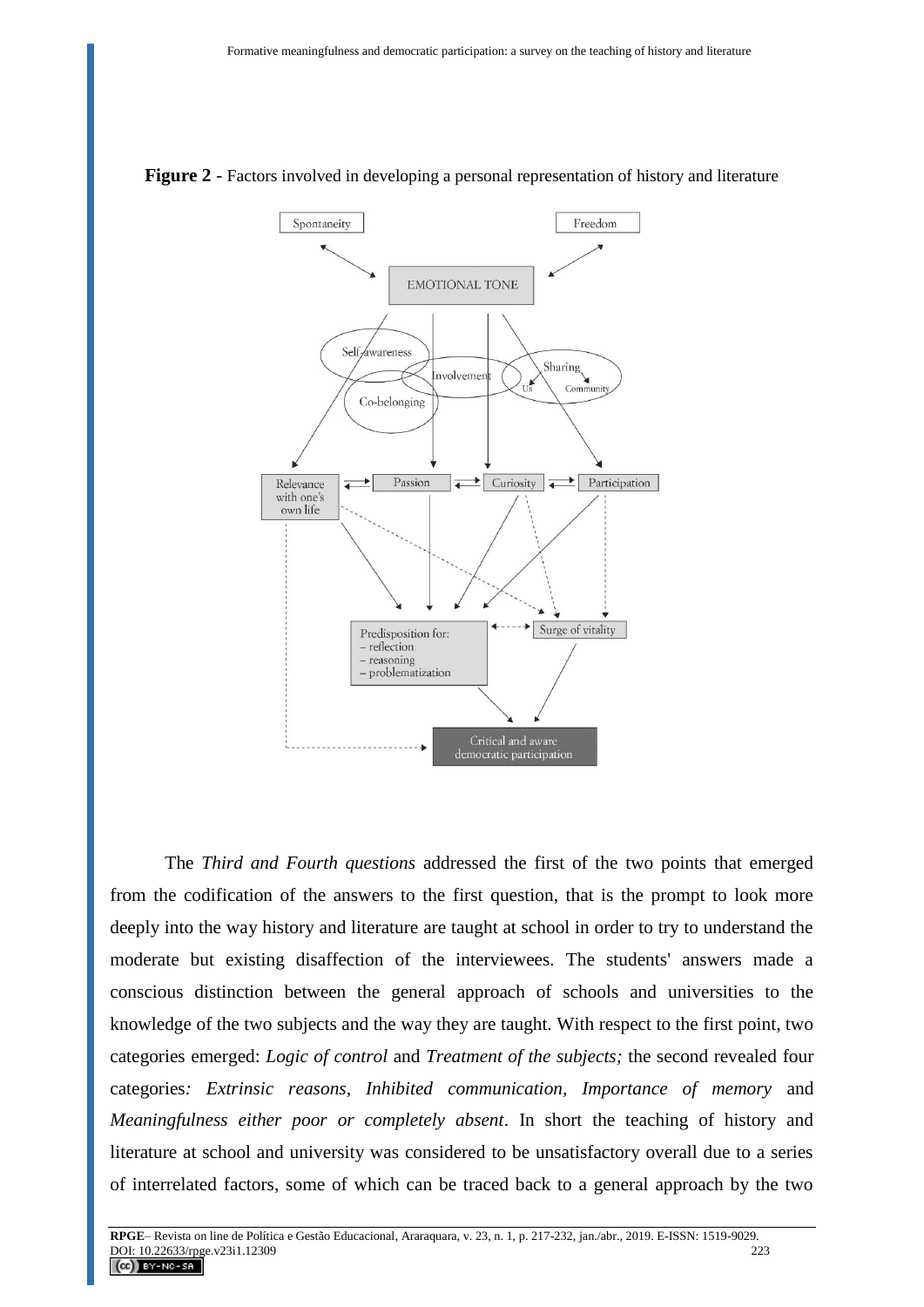institutions, such as *Logic of control* and *Treatment of the subjects*, others, connected to the first but more relevant to the actual teaching of the two subjects, included *Extrinsic reasons, Inhibited communication, Centrality of memory* and *Meaningfulness either poor or completely absent*. These categories and their properties represent the factors involved in developing a representation of history and literature at school and university (Figure 3).





The purpose of the *Fifth question,* divided into two parts, was to tackle the *pars construens* of the topic with the students themselves, asking them if and how school and university could teach history and literature in a different and more effective way. The first part of the question was particularly significant as it enabled the students to express their full trust in both institutions and the key role they give to the teaching of the two subjects, not only in terms of personal and human development, but also on a political and social level; the second, on the other hand, proved 'disappointing' in the sense that it did not elicit significant answers, probably because it was too open.

In view of this, we decided to remodel the second part of the last question and carry out another, very short interview with a new group of participants.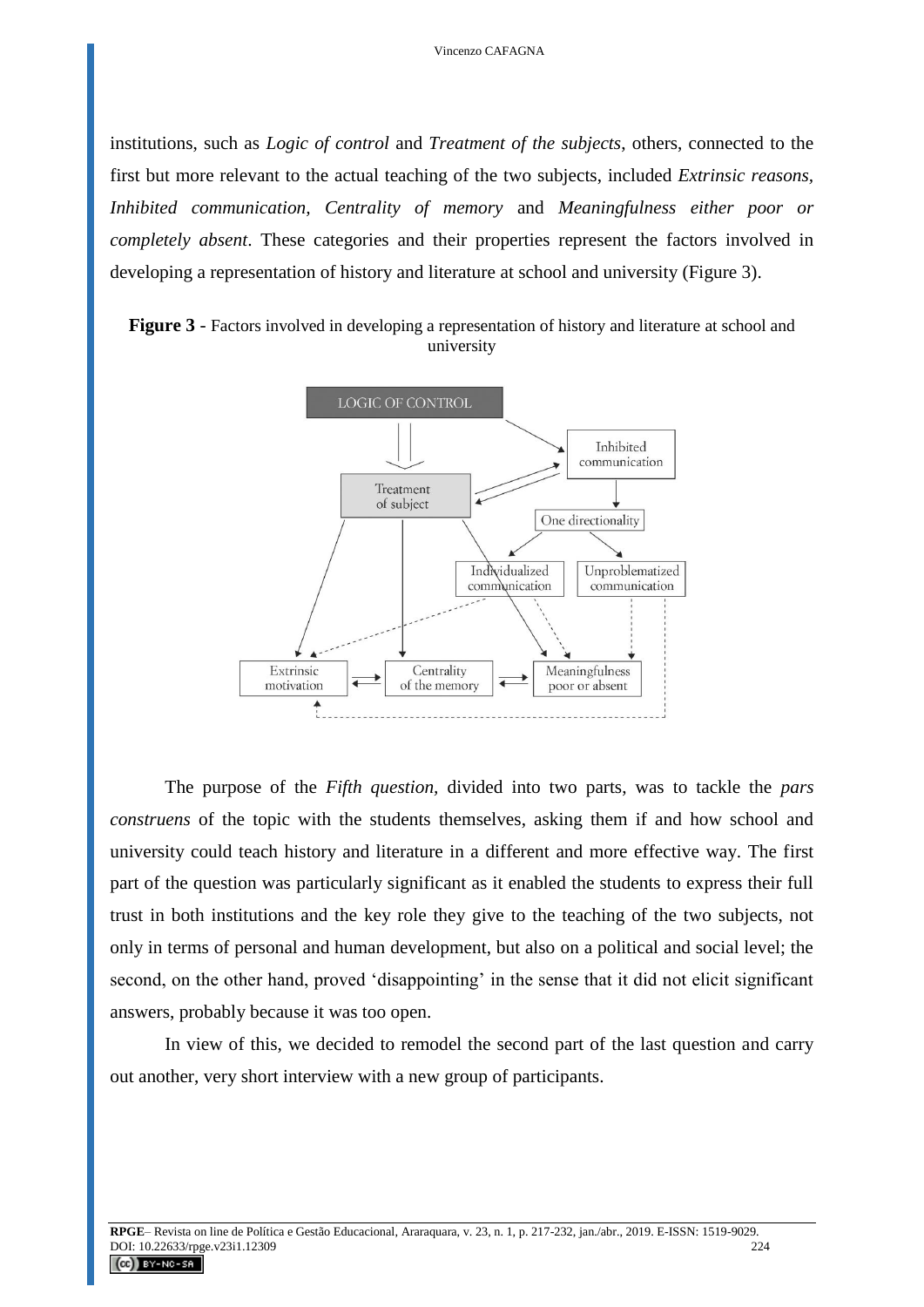#### *Third data collection*

The second version of the interview was put to 20 participants: 8 males and 12 females; 4 of the 8 males and 6 of the 12 females had already been involved in the first or second data collection and therefore were being re-interviewed; 16 participants were attending the Master's Degree Course in Pedagogy and Continuing Education at the Suor Orsola Benincasa University of Naples, and 4, all female, were attending the Degree Course in Primary Education at the Aldo Moro University of Bari. We decided to involve slightly older students, aged between 23 and 25, for this third data collection, as well as to return to the female students who had seemed most interested in the topic during the first data collection.

Below is the second version of the interview, composed of only two questions. The aim here was to investigate more thoroughly the meaning of what emerged from the analysis of the answers to the first interview by inviting the interlocutor to imagine themselves in an ideal situation with respect to the topic dealt with, thus enriching and specifying the framework of the information received.

| Second version of the interview                                                                         |
|---------------------------------------------------------------------------------------------------------|
| 1. What form should communication take to make teaching history and literature more effective?          |
| 2. In what way can the degree of meaningfulness be increased in the teaching of history and literature? |

The *First question* concerned communication in the classroom, an area in which a varying range of critical issues emerged from analysis of the answers to the first interview. The numerous codifications obtained were grouped into the following two categories: *Open communication* and *Metacommunication*. The first expressed the much-felt need to 'liberalize' communication at school, making it less 'institutional', more 'immediate' and, above all, less 'judged' in terms of form, and more attentive to the substance of the topics. It included characteristics that students would like to see in classroom teaching which, in their opinion, should be *circular, constructive*, *intersubjective, interdisciplinary* and *free*, characteristics that, unsurprisingly, fit in particularly well with the teaching of history and literature as they reflect certain fundamental words, such as *dialogue, person, freedom*. The second one, on the other hand, collected all the codifications recalling the strongly-felt need for schools and universities to adopt a metacommunication that reflects on all that we are called to do and learn in the classroom; or, in other words, that both institutions, therefore, should give more time, legitimacy and even methodological rigour to make what is done and what is learned more meaningful.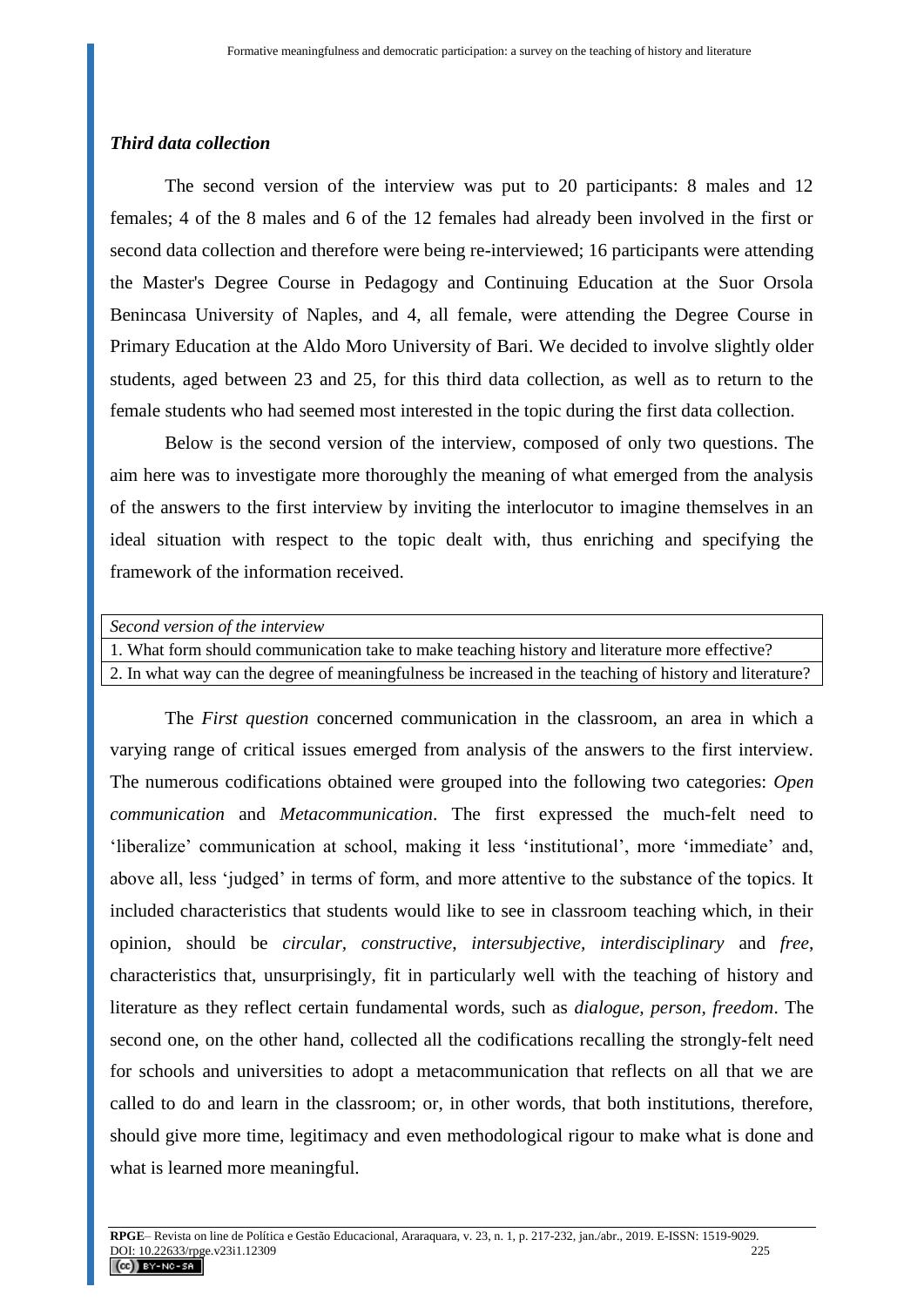The *Second Question* concerned the level of meaningfulness in the teaching of history and literature, which emerged as poor or, even, to quote one student, 'zero', from analysis of the answers to the third and the fourth question of the first interview. The codifications obtained were grouped into the following two categories: *Metacommunication on the meaning of the subjects* and the *Centrality of the educational relationship*. In short: for students, increasing the level of meaning in teaching history and literature means encouraging metacommunication about the meaning of the two subjects and creating a deeper educational two-way relationship through a broader, more inclusive approach: *cooperative* and *grounded* and which *arouses the interest of students* and sees them as *rounded individuals*.

Summarizing, therefore, from analysis of the answers to this second version of the interview, three fundamental factors emerged which were grouped into categories. By acting on these categories it is possible to try to make the teaching of history and literature more effective: *Open communication, Metacommunication on the meaning of the subjects* and *Centrality of the educational relationship*. These three interrelated factors highlight properties that accentuate this interrelationship and suggest meaningful ways of teaching (Figure 4).



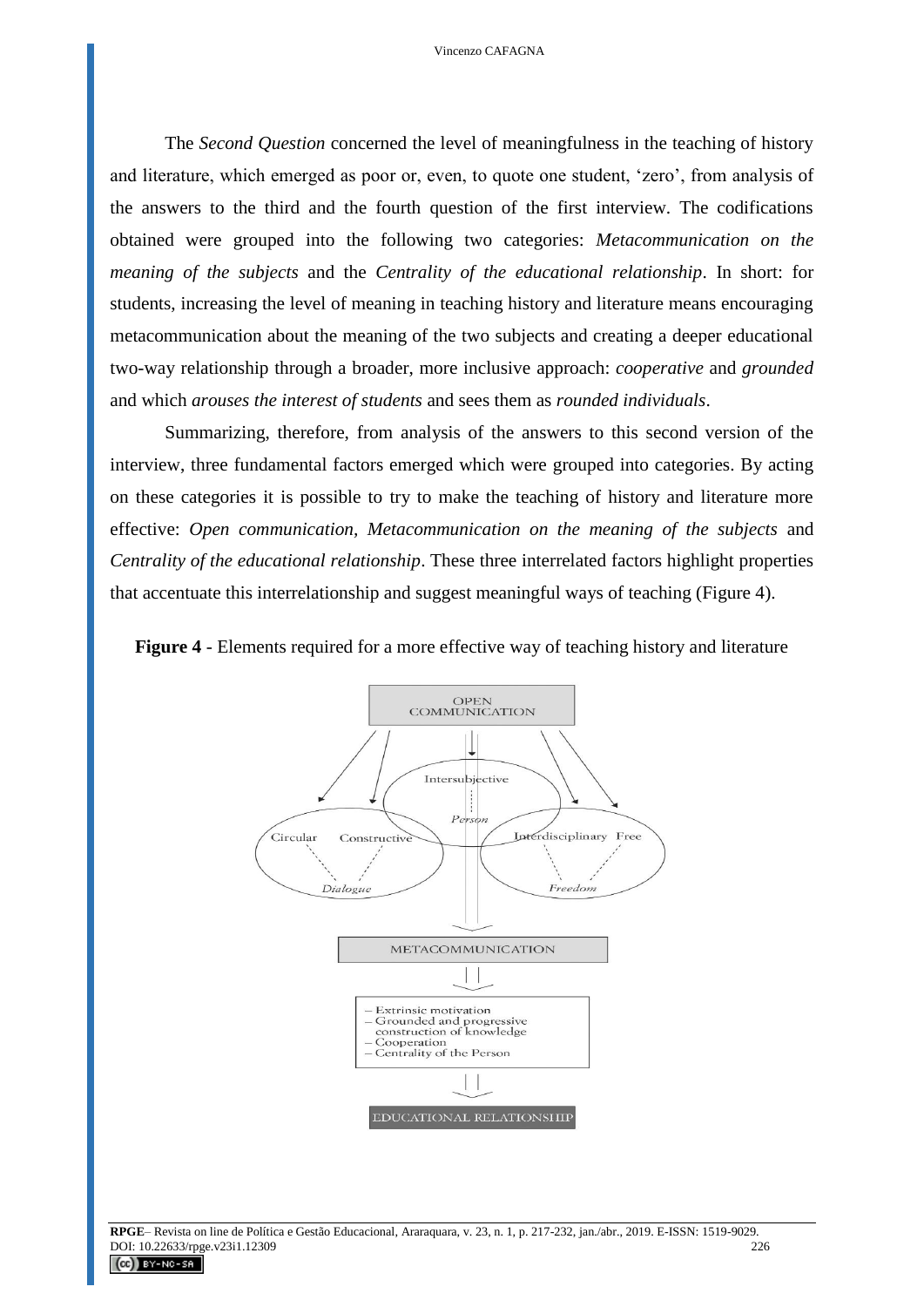#### **Core Category And "Emerging Theory"**

Identification of the core category was made on a purely conceptual level, leaving ample space for theoretical sensitivity and intuition. We sought to find the key unifying and organizing concept of the categories as a whole, using inductive reasoning to order them in degrees of importance.

Two directions were established: the first revolving around the factors involved in the representation of history and literature induced by school and university teaching (see Figure 3); the second around the factors required for a more effective teaching of the two subjects (see Figure 4). Both directions were then considered, with constant reference to what emerged from closer examination of the personal representations of history and literature (see Figure 2). A remarkably positive attitude was found regarding these representations as well as a desire for a profitable and positive dialogue between both types of institution and after-school activity organizations as well.

The core category, that is the fundamental category that integrates and unifies the main categories that emerged from the analysis, and which therefore summarizes the key concept that explains from a psychological and behavioral point of view the action of a person in a certain context and with reference to a certain topic, was identified as *Meaningfulness*. Meaningfulness – to return to the research question - is therefore the concept that integrates and unites the factors influencing the students' maturation of the way history and literature are represented, and it guides the processes established between teacher and student. *Open communication*, *Metacommunication on the meaning of the subjects*, *Curiosity, Passion, Participation, Predisposition for reflection, reasoning* and *problemetization*, *Surge of vitality*, with all their properties or sub-categories, in particular the *Centrality of the person* which contains within itself the need for a deeper *Educational relationship*, can be summed up in the concept of *Meaningfulness*.

Finally, development of the core category, gained using inductive reasoning, made it possible to trace and circumscribe the emerging theory (Figure 5).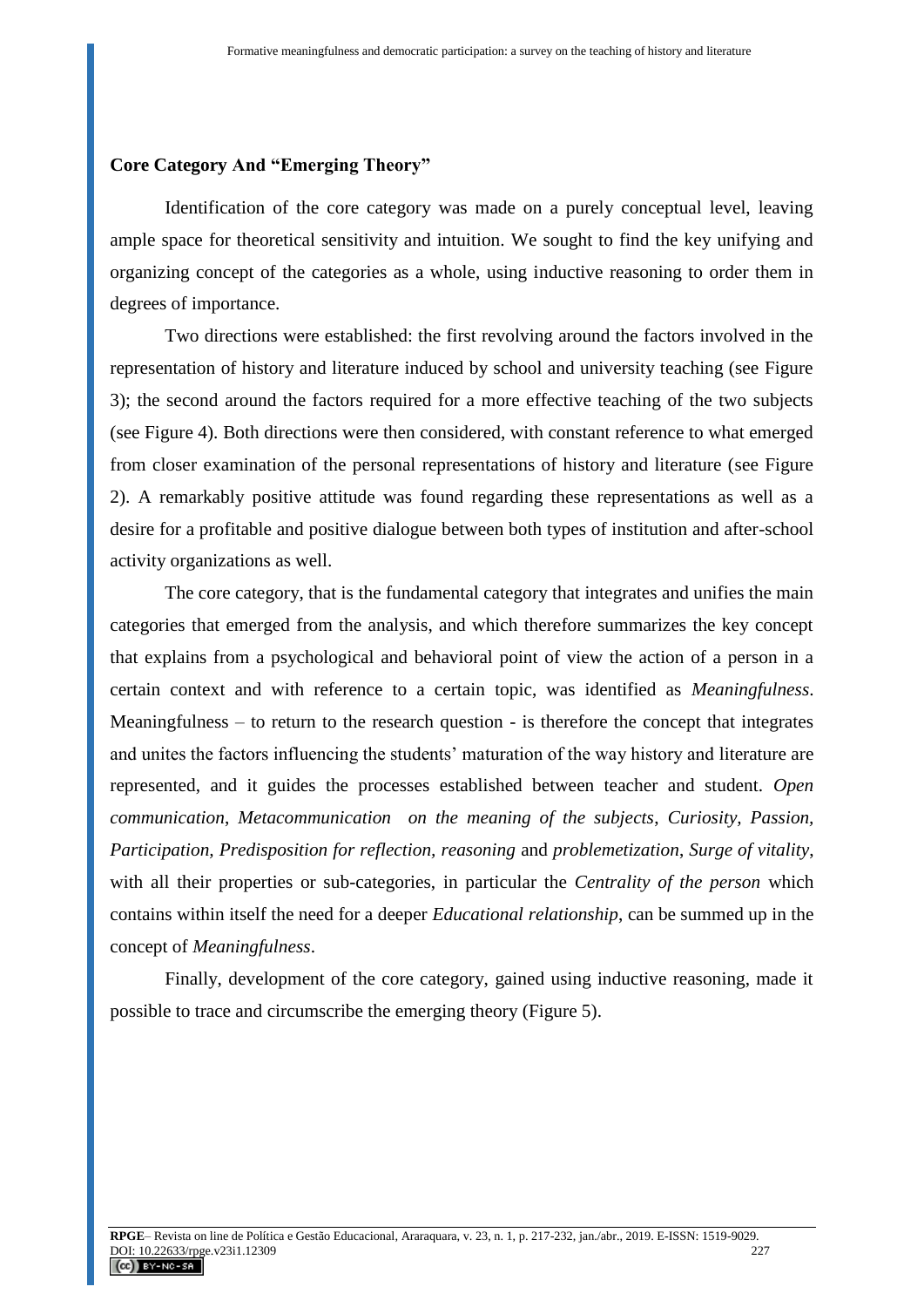

**Figure 5** - Graphic representation of the emerging theory

### **Conclusion**

A teaching of history and literature aimed at improving their meaningfulness introduces new factors capable of influencing the representation of the two subjects in terms of greater positivity and intensity, making it much closer to the personal representation shown by the students. If, on the one hand, it remains to be better understood how the teaching of the two subjects can tangibly follow the general lines suggested by the interviewees (thereby intensifying the meaningfulness that in a personal relationship with the two subjects is perceived by the students as spontaneous emotional tone), on the other hand it is reasonable to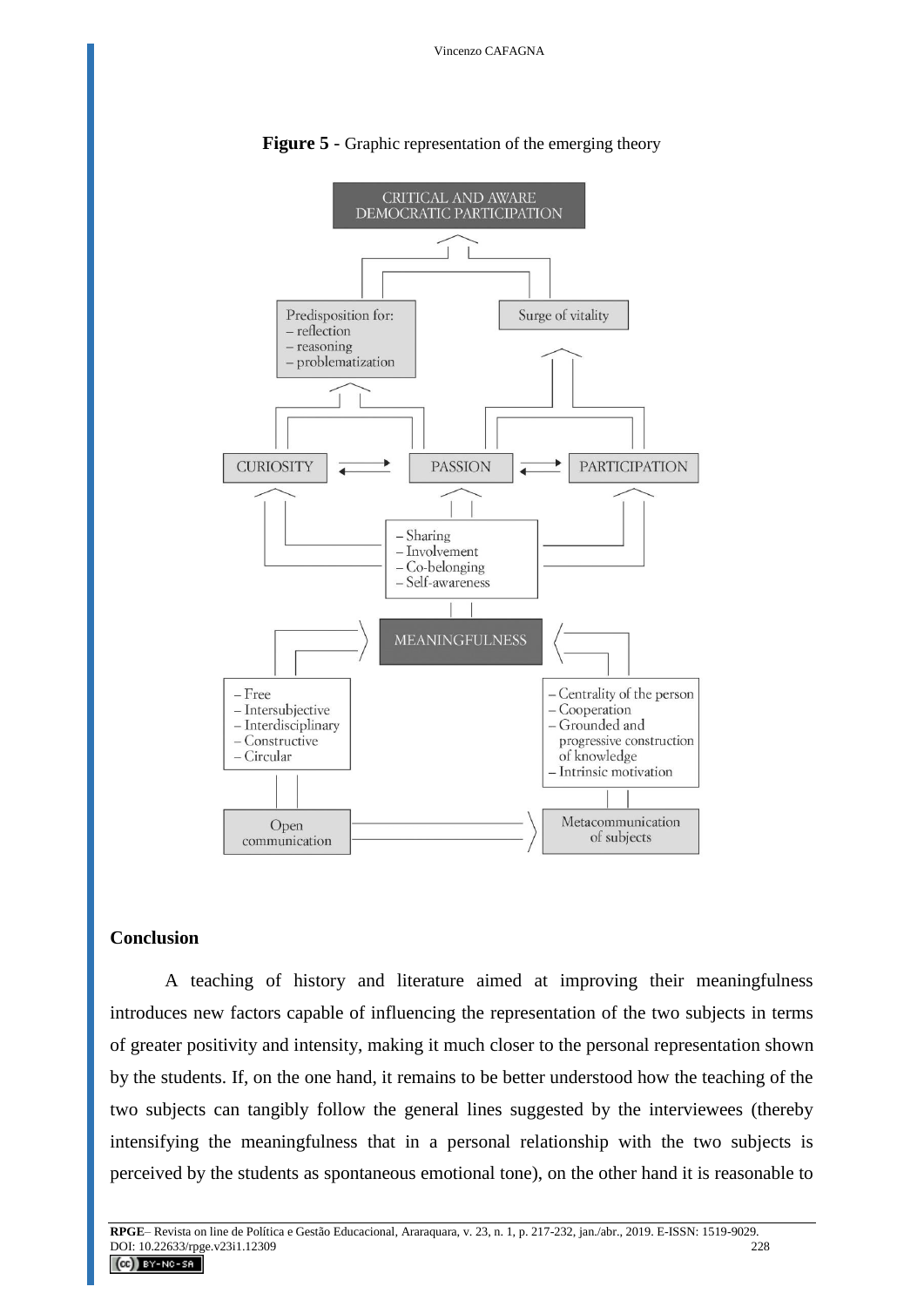think that the effects produced by these three new factors in particular - curiosity, passion and participation - can also be generated at school and university if *formative meaningfulness in teaching* is acquired. And it is the production of these effects that restores to the teaching of history and literature, and thus to school and university, the centrality and indispensability students so patently recognize as belonging to both institutions.

The first of these effects is what we have called a *predisposition to reflection, reasoning and problematization*: a teaching of history and literature that intensifies its level of meaningfulness, intriguing, animating and involving students, generates a propensity for reflection, reasoning and problematization; in other words, it encourages them to ask questions, to get to the bottom of issues, to try to understand these matters better, from new and different points of view, and then prepares the way for discussion, compromise, if necessary, and real dialogue, teaching them to listen and argue correctly and persuasively; an effect that creates a self-perpetuating virtuous circle in the sense that it inspires a deeper knowledge of the two subjects.

The second effect, noted in particular with reference to history, is what we have defined with the expression *surge of vitality*: a teaching of history and literature that intensifies its level of meaningfulness, intriguing, animating and involving students, generates a surge of vitality and a desire to offer their own contribution, to participate actively in the flow of historical events, to intervene and become an active part of the history, and to participate in current issues without perceiving themselves as passive spectators whose opinion does not count.

Both effects - as we said -, if pursued and obtained, would restore to the teaching of the two subjects, and therefore to school and university, the centrality and indispensability that the students are keen to attribute to both institutions, not only in terms of the personal growth of each student, but also on the social and political level: to teach people not only to be qualified in their respective professions but also able to represent the values of justice, equality and solidarity, respect for others, for the rules of coexistence, for the environment they live in, able, in other words, to aspire to a healthier and more livable society and to offer their own contribution. It is evident that this basic objective future teachers recognize as a fundamental vocation of school and university has to do with the *education to enjoy and have a sense of participation in the life of a democratic society* and how, for this purpose, the two effects mentioned above are essential factors: indeed, if the second, in terms of the desire to get involved, is the precondition for genuine democratic participation, the first, or rather, the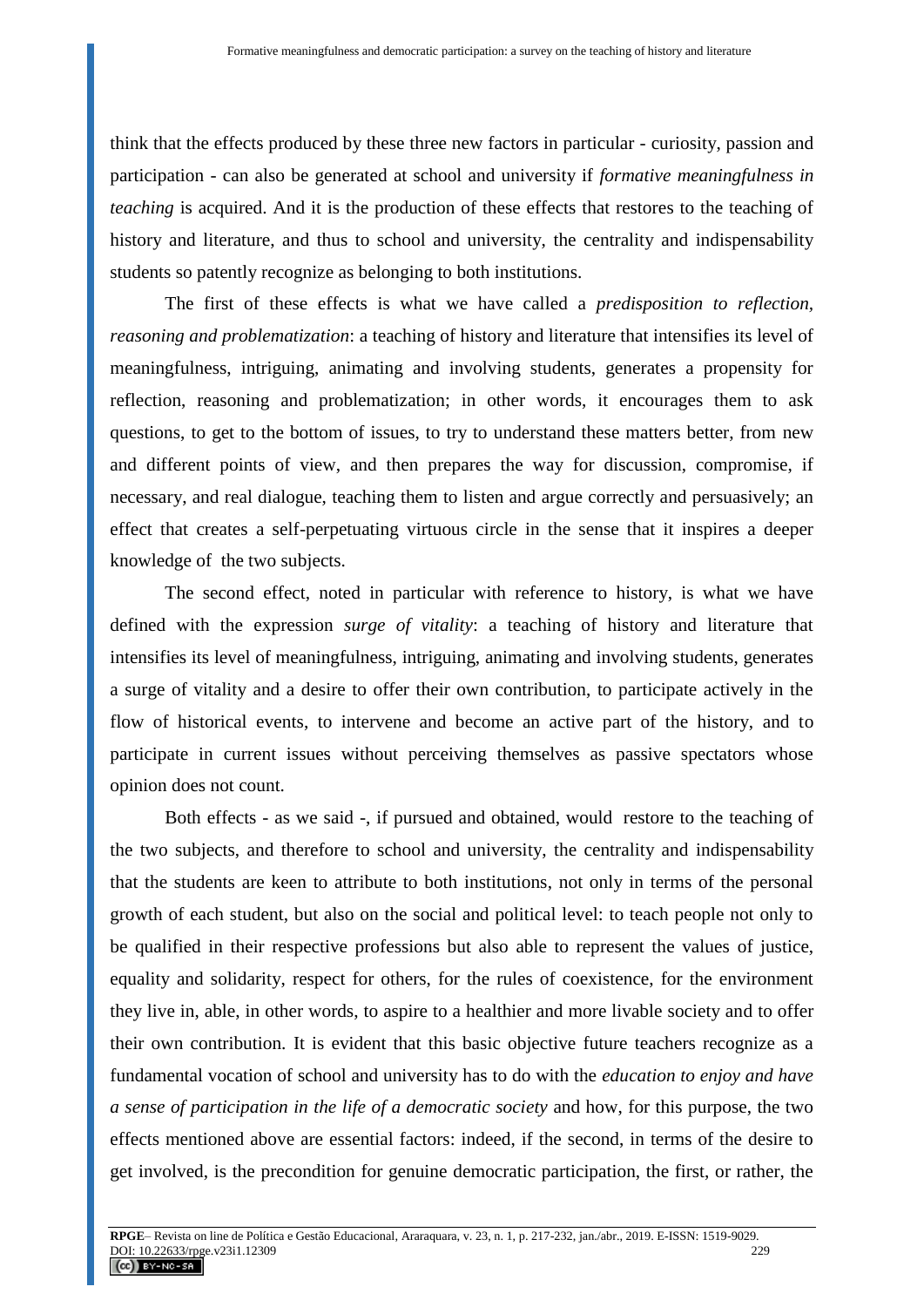willingness to understand better, to discern and to accept views that are different from one's own, is the best way of doing so in a critical and conscious way.

This significant outcome, therefore, makes it possible to link the teaching of history and literature to democratic participation *through meaningfulness*, thus reaffirming the essential role that schools and universities are called to play in defence of democratic societies.

### **RIFERIMENTI BIBLIOGRAFICI**

ALTET, M. **La ricerca sulle pratiche d'insegnamento in Francia**. Brescia: La Scuola, 2003.

ALTET, M. L'analyse de pratiques: retrospective et questions actuelles. **Recherche et Formation**, 51, p. 11-25, 2006.

BLANCHARD-LAVILLE C.; FABLET D. (Éds.). **Analyser les pratiques professionnelles**. Paris: L'Harmattan, 2000.

BRU, M. Pratiques enseignantes: des recherches à conforter et à développer. **Revue Françoise de Pédagogie**, 138, p. 63-73, 2002.

CHARMAZ, K. Grounded Theory: objectivist and constructivist methods. In: DENZIN, N.; LINCOLN, Y. (Eds.). **Handbook of Qualitative Research**. Thousand Oaks (CA)-London: Sage (II ed.), 2000. p. 506-535.

CHARMAZ, K. **Constructing grounded theory**. A practical guide through qualitative analysis. London: Sage, 2006.

COOK-SATHER, A. Authorizing Students' Perspectives: toward trust, dialogue, and change in education. **Educational Researcher**, v. 31, n. 4, p. 3-14, 2002.

COULON, A. **Le métier d'étudiant**. L'entrée dans la vie universitarie. Paris: PUF, 1997.

DAMIANO, E. Prove di formalizzazione. I modelli della Nuova Ricerca Didattica. **Pedagogia e Vita**, 3, p. 21-57, 1998.

DAY, C.; LANEVE, C. (Eds.). **Analysis of Educational Practices**. A Comparison of Research Models. Brescia: La Scuola, 2011.

DEWEY, J. Le fonti di una scienza dell'educazione. Firenze: La Nuova Italia, 1967, 1929.

FIELDING, M. Students as Radical Agents of Change. Journal of Educational Change, v. 2, n. 3, p. 123-141, 2001.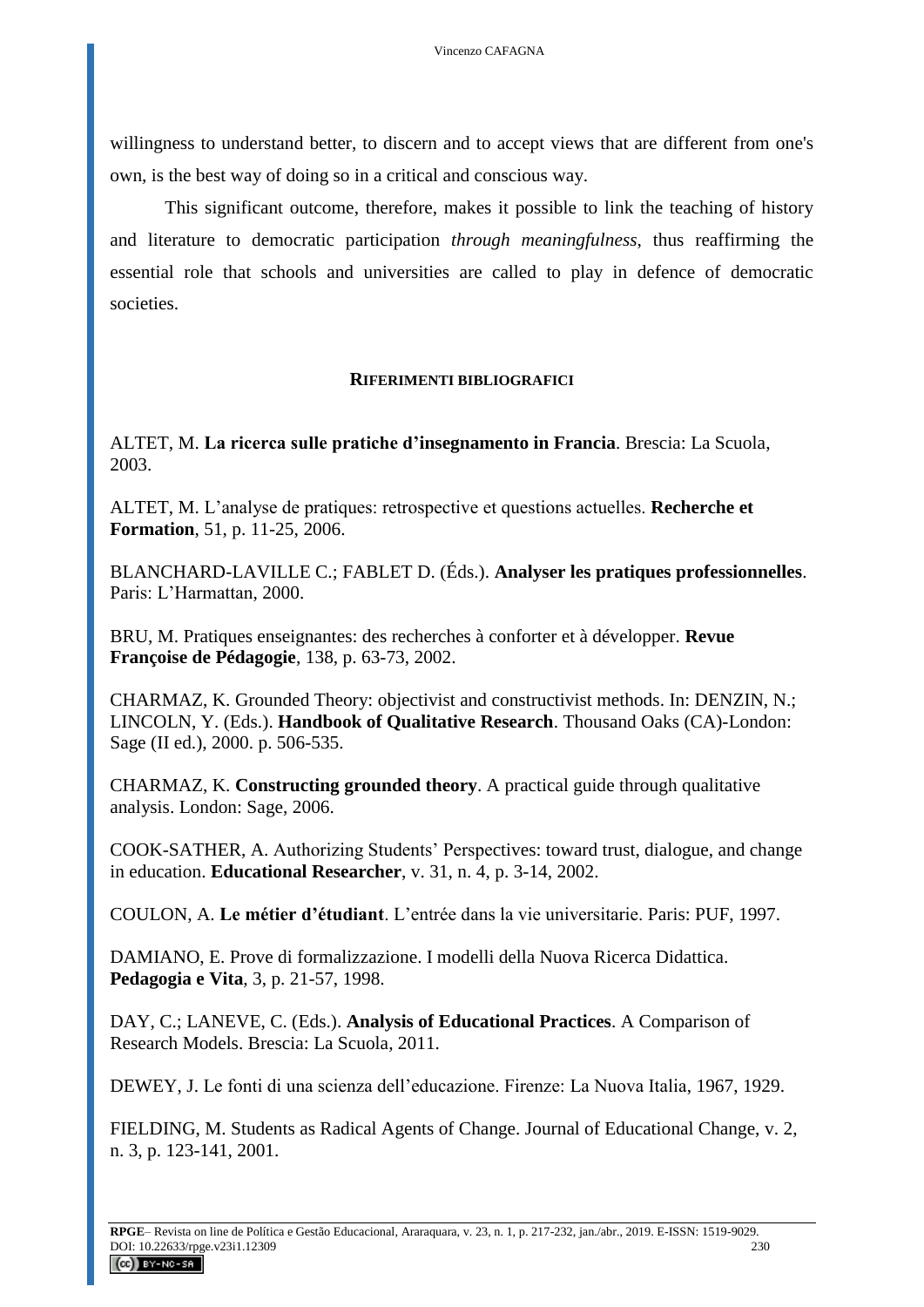FIELDING, M. Beyond Student Voice: Patterns of Partnership and the Demands of Deep Democracy. **Revista da Educación**, 359, p. 45-65, 2012.

GEMMA, C. **Scrittura e memoria**. La parola allo studente. Trento: Erickson, 2011.

GEMMA, C. **Lo sguardo dello studente**. Fotogrammi di vita scolastica. Lecce: Pensa Multimedia, 2012.

GEMMA, C. Lo studente: fonte sussidiaria per l'analisi dell'insegnamento. In: GRION, V.; COOK-SATHER, A. (a cura di), Student Voice. **Prospettive internazionali e pratiche emergenti in Italia**. Milano: Guerini, 2013. p. 155-165.

GEMMA, C.; GRION, V. (a cura di) Student Voice. **Pratiche di partecipazione degli studenti e nuove implicazioni educative**. Barletta: Cafagna Editore, 2015.

GLASER, B. **Theoretical Sensitivity**. Mill Valley (CA): Sociology Press, 1978.

GLASER, B. **Basics of grounded theory analysis**. Mill Valley (CA): Sociology Press, 1992.

GLASER, B. **Doing Grounded Theory**. Issues and Discussions. Mill Valley (CA): Sociology Press, 1998.

GLASER, B.; STRAUSS A. **The discovery of grounded theory**: strategies for qualitative research. Chicago-New York: Aldine de Gruyter), 1967.

GRION, V.; COOK-SATHER, A. (a cura di) Student Voice. **Prospettive internazionali e pratiche emergenti in Italia**. Milano: Guerini Scientifica, 2013.

GUBRIUM, J. F.; HOLSTEIN, J. A. (Eds.). **Handbook of interview research**. Context and method. Thousand Oaks (CA): Sage, 2001.

KVALE, S. **InterViews**. An Introduction to Qualitative Research Interviewing. London: Sage, 1996.

LANEVE, C. **Analisi della pratica educativa**. Metodologia e risultanze della ricerca. Brescia: La Scuola, 2005.

LANEVE, C. (a cura di), Dentro il "fare scuola". **Sguardi plurali sulle pratiche**. Brescia: La Scuola, 2010.

LANEVE, C. **Manuale di Didattica**. Il sapere sull'insegnamento. Brescia: La Scuola (II ed.), 2017.

NUSSBAUM, M. C. **Non per profitto. Perché le democrazie hanno bisogno della cultura umanistica**. Bologna: il Mulino, 2011-2010.

PERRENOUD, Ph. **Métier d'élève et sens du travail scolaire**. Paris: Esf (VIII ed. 2013), 1994.